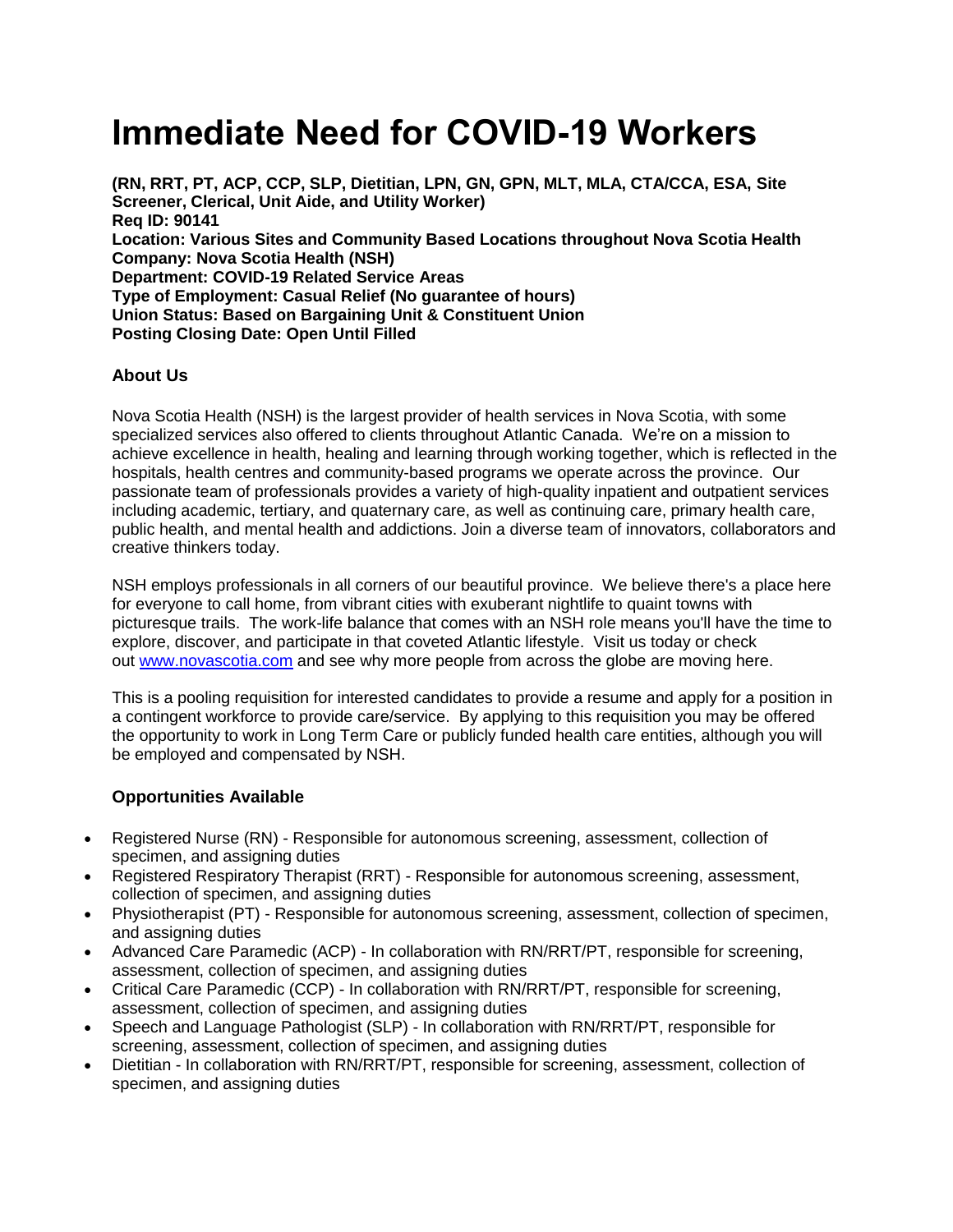- Licensed Practical Nurse (LPN) In collaboration with RN/RRT/PT, responsible for screening, assessment, collection of specimen, and assigning duties
- Graduate Nurse (GN) In collaboration with RN/RRT/PT, responsible for screening, assessment, collection of specimen, and assigning duties
- Graduate Practical Nurse (GPN) In collaboration with RN/RRT/PT, responsible for screening, assessment, collection of specimen, and assigning duties
- Medical Laboratory Technologist (MLT) In collaboration with RN/RRT/PT, responsible for screening and collection of specimen
- Medical Laboratory Assistant (MLA) In collaboration with regulated provider, responsible for collection of specimen
- Care Team Assistant/Continuing Care Assistant (CTA/CCA) In collaboration with regulated provider, responsible for collection of specimen
- Emergency Support Aide (ESA) In collaboration with regulated provider, responsible for collection of specimen
- Site Screener Responsible for providing directions including asking screening questions at site entrances for appropriate purpose and destination within the site
- Clerical Responsible for booking, registration, and associated administrative tasks
- Unit Aide Responsible for ordering, stocking, and/or maintaining all supplies and equipment to meet the needs of patients in their designated work
- Utility Worker Responsible for housekeeping tasks

## **About You**

We would love to hear from you if you have the following:

- License, or eligible for license, with Nova Scotia College of Nursing (NSCN) for RN, LPN, GN, and GPN
	- $\circ$  In recognized emergencies, qualified nurses not currently licensed in Nova Scotia can be quickly processed for a one-time 4-month conditional licensure (CL). There is no fee for this license. Individuals must have sufficent practice hours in Nova Scotia within the last 5 years and not have a condition or restriction on their license to qualify. Candidates that have been offered a COVID-19 position and need to reactivate their nursing license, please check out [https://www.nscn.ca/application](https://www.nscn.ca/application-conditional-licence-emergency)[conditional-licence-emergency.](https://www.nscn.ca/application-conditional-licence-emergency) NSCN will notify candidates by email when reactivation is complete. Check out [https://www.nscn.ca/professional](https://www.nscn.ca/professional-practice/trending-topics/covid-19)[practice/trending-topics/covid-19](https://www.nscn.ca/professional-practice/trending-topics/covid-19) for more details.
- License/registration with the appropriate licensing body for RRT, PT, ACP, CCP, SLP, Dietitian, MLT, and MLA
- Completion of a CCA program and certification as a CCA for CTA/CCA
- Completion of high school or equivalent for ESA, Site Screener, Unit Aide, and Utility Worker
- Completion of recognized secretarial/office administration/business program or one year of recent, related experience for Clerical/Administrative
- Commitment to high-quality care and patient safety

Please ensure your resume/application includes all relevant education, experience, training, and certifications.

## **Salary**

Salary and benefits will be commensurate with respective NSH collective agreements and terms and conditions of employment.